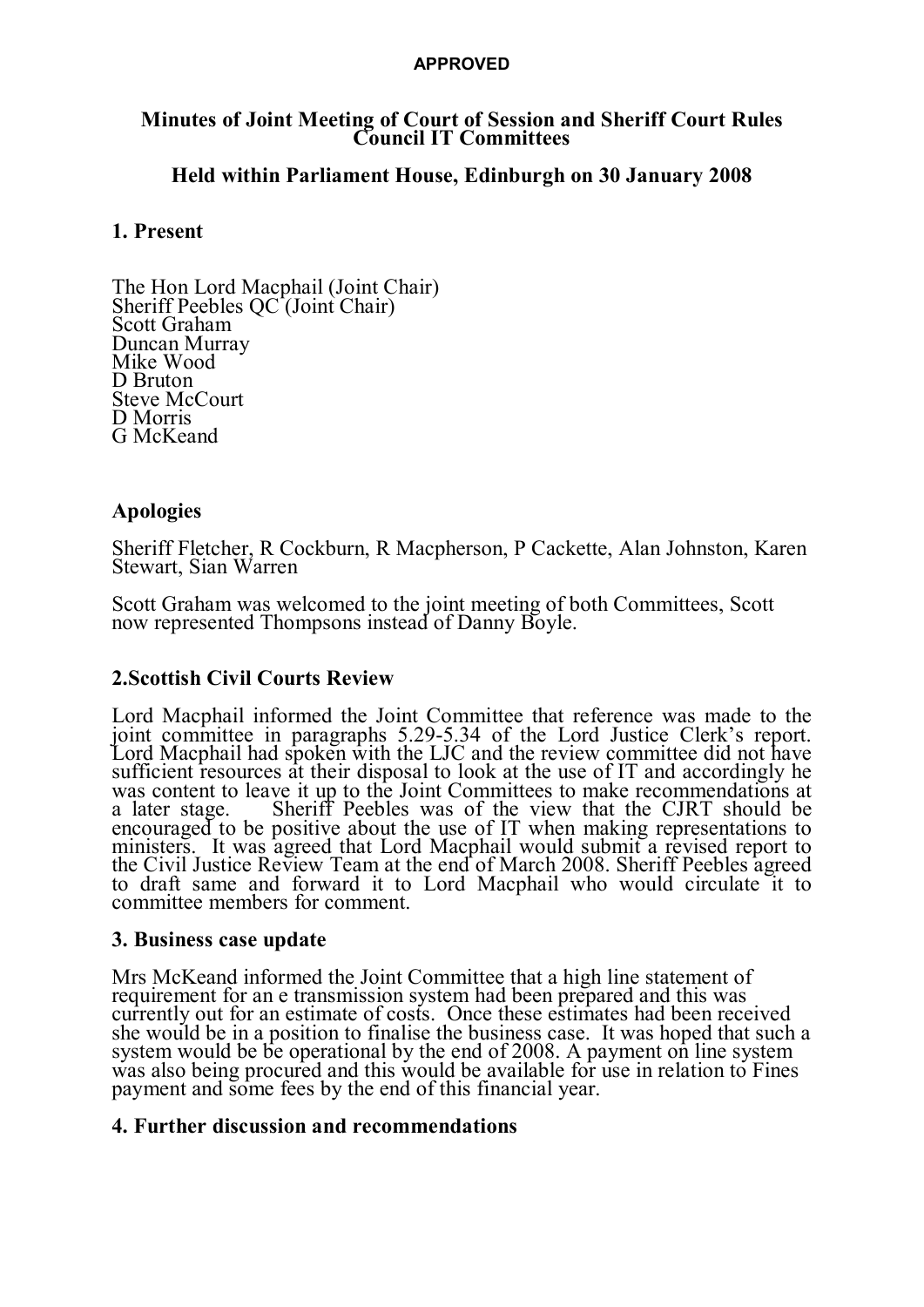4.1 Large users of the small claims and summary cause courts had been consulted regarding the possible use of a "virtual court". Mrs McKeand observed that the Money Claims on line system in England and Wales served documents. Sheriff Clerks currently serve summonses for party litigants. If Sheriff Clerks were able to do so this for all parties who used the virtual court this would achieve a saving for the paying client. The Joint Committees agreed to lend their support to a proposal that Sheriff Clerks should be authorised to serve small claims summonses and summary causes and that **this proposal should now go forward for consideration and necessary approval by the Sheriff Court Rules Council at their next meeting.** The Joint Committees noted that if this proposal was approved, consideration would have to be given to the possibility of a centralised automated service being the way forward but appreciated that further consultation on this issue would be required, particularly with solicitors, messengers-at-arms and sheriff officers. The question of electronic service would also require to be revisited.

4.2 Rules 25.1(2) and 35.1(2) of the Small Claims and Summary Cause Rules respectively, currently restrict the use of e transmission of documents. The Joint Committees recommended this restriction should either be revisited or removed. **This matter should now go forward for consideration and by the Sheriff Court Rules Council at their next meeting.**

4.3 Rule 4.4 of each of the small claims and summary cause rules requires authentication of a summons by the sheriff clerk as a precursor to service on the defender. The Joint Committees expressed their support for this necessity being reviewed by the SCRC. **The issue should now be raised with the SCRC with a view to them considering if the allocation of a court number and the return and calling dates would suffice as an appropriate form of authentication.**

4.3 Rule 5.1 of each of the Small Claims and Summary Cause Rules requires a register of small claims and summary causes to be maintained and sub paragraph 4 of these ruels requires the respective registers to be authenticated by the sheriff. The Joint Committees recommended that the need for such authentications should be reviewed . **This recommendation should now go forward for consideration and necessary approval by the Sheriff Court Rules Council at their next meeting.**

4.5 Currently all principal documentary productions are lodged in courts in hard copy. The Joint Committees agreed that there was scope for productions to be lodged electronically and questioned whether or not there should a Rule of Court introduced to allow this. Consideration would have to be given as to, and in what circumstances, electronic production of documents would be cost effective. The format would require to be agreed and there would also be issues regarding presentation. To take this matter forward it was agreed that Sheriff Peebles would approach the Sheriff Principal Taylor and Donald Bruton would approach Lord Glennie, Principal Commercial Judge, to see whether or not the lodging of productions in CD Rom could be "test bedded" in both commercial jurisdictions.

### **5. AOB**

**Membership of the committee.** The Joint Committees noted that Sheriff Peebles was no longer a member of the Sheriff Court Rules Council and it was considered , that if in agreement, the SCRC should use their powers to co-opt him onto their IT Committee and that thus his membership and joint chairmanship of the Joint Committes could continue. It was noted that his replacement on the SCRC had not yet been